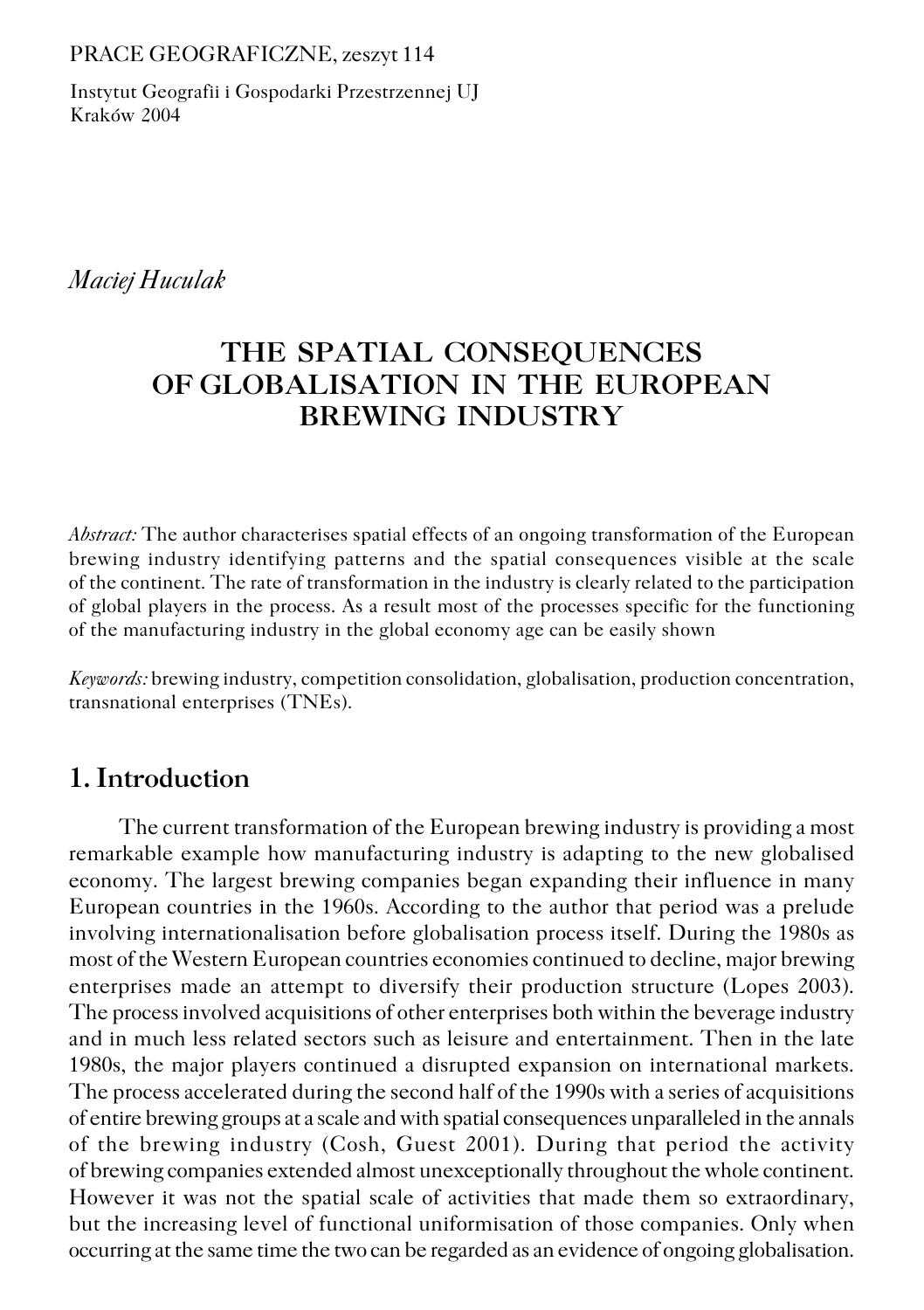Due to the pace and scale of changes taking place in the brewing industry, it seems very unlikely that the processes mentioned above have no impact on the level of production concentration in European countries. Taking this into account, the paper attempts to answer the following questions:

- Do global brewing enterprises behave differently one from another and and is there any spatial pattern to this behaviour?
- How do global players act on the European market?
- Finally, what are the potential explanations?

### **1. Production concentration**

The six largest European brewing enterprises were considered (Fig. 1). The data covered such items as location of operational brewing plants and their ownership status i.e. owned or not by to one of the "Big Six" companies. At the age of licensed production and the European unification the choice of brewing plants could be questioned. It was made under the assumption that a direct investment could be consider an evidence of both the decision makers' determination and remarkable level of risk involved. Consequently, the investor had to face directly other players present on the domestic country market<sup>1</sup>.

The choice of the brewing concerns, to be taken under the consideration was based on two major reasons:

1) Firstly, the first four producers stand out from the rest in the terms of production volume (Fig. 1.). That leads to a question of the criteria for the remaining two:

– SABMiller has been chosen due to the definitely global perspective of its activities,

– BBAG/Brau Union for its acquisition in May 2003 by the Dutch company – Heineken.

2) Secondly, the smallest players, notably except No. 10, the Turkish Efes Beverage Group (EBG), are typically confined to their domestic markets such as Germany or The United Kingdom. This national focus made them much less interesting from the continent−wide scale of the intended spatial analysis point of view.

The Danish – Norwegian Carlsberg is the first example from the chosen companies<sup>2</sup>. It emerged from the merger of Danish Carlsberg together with a brewing arm of the Norwegian conglomerate Orkla, in June 2001. The newly established brewing group made a radical policy change from the former Carlsberg Company. A good example of that was provided by the Polish operations of the company involving acquisition of three Polish brewing enterprises (Browar Bosman, Browar Kasztelan and Browary Piast)<sup>3</sup> in July 2001 and the foundation of Carlsberg – Okocim Group. Surprisingly, most experts did not connect the expansion Carlsberg's activities with ownership change,

<sup>&</sup>lt;sup>1</sup> The market competition resembles more and more full contact game as can be easily seen on the Polish beer market for example.

<sup>2</sup> With 60 % of shares of Carlsberg Breweries AS belonging to Carlsberg and 40 % to Orkla.

<sup>3</sup> Browar Bosman in Szczecin together with Browar Kasztelan in Sierpc were acquired from German Bittburger group and Browary Piast from a private investor – Ryszard Varisella.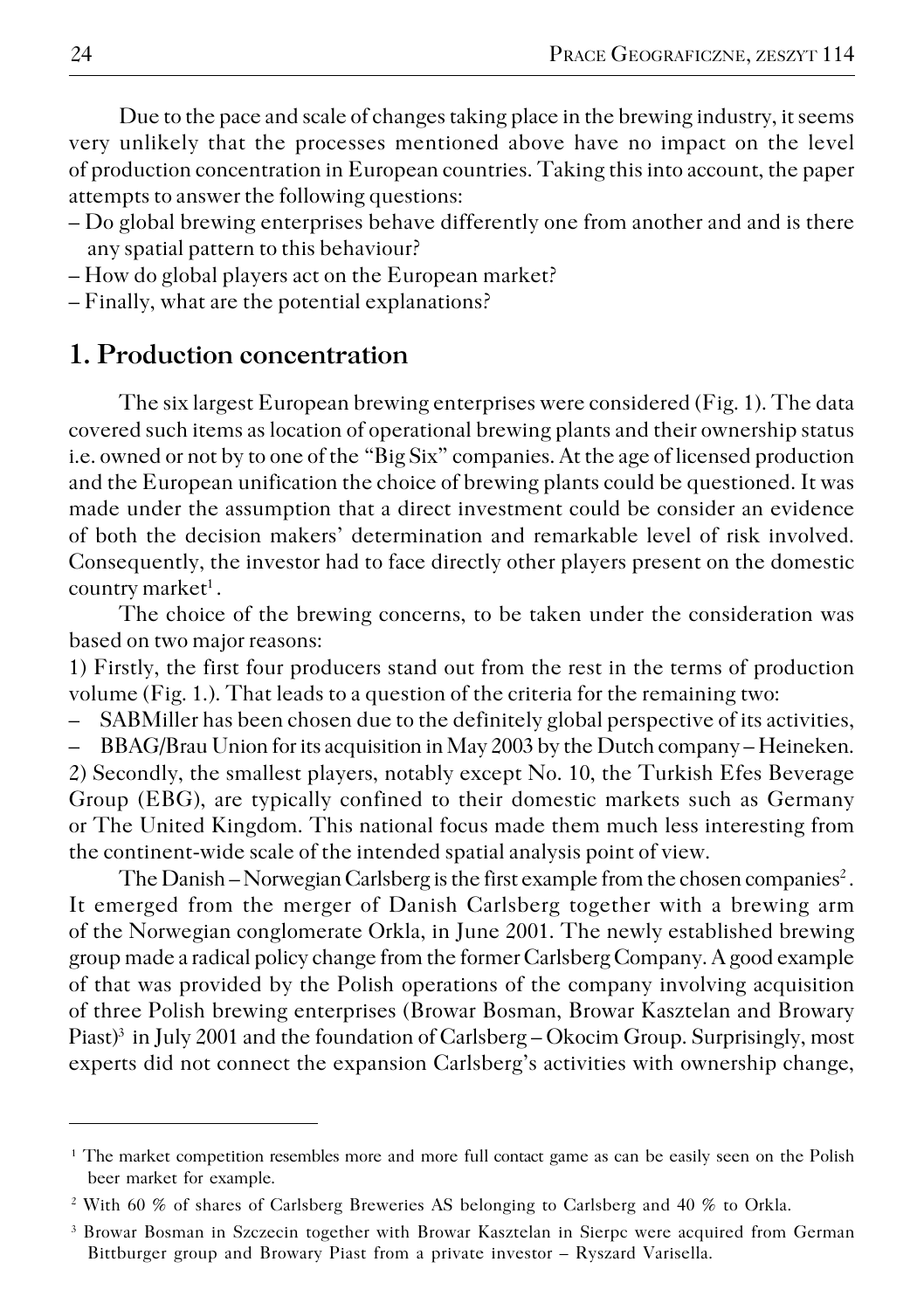even though the fact was mentioned in the press. Moreover, Carlsberg changed its attitude towards licensing its top brand – *Carlsberg Beer*. Until 2001 it had never been produced outside Denmark<sup>4</sup>. As a consequence of those changes a new aggressive competitor emerged on the European beer market. Its potentially strong position was also a result of its spatially diversified acquisitions, which took place before the 1990s, for example in Italy or Portugal. That gave Carlsberg a unique positioning for expansion on the several major European markets. Some patterns can be easily identified in the spatial distribution of the operational brewing facilities of Carlsberg (Fig. 2). On the one hand they are concentrated in  $\rm Scand$ inavia and  $\rm Baltic$  countries $^5$  and on the other hand there is a visible presence in certain Southern European countries,



Fig . 1. The European Beer Market 2002−2004 Rys. 1. Europejski rynek piwa w latach 2002−2004



i.e. Portugal, Italy and Turkey. This concentration of production near the original seat of the company would suggest a diffusion−like nature of investment expansion. That could be explained in general by relatively small cultural differences, which obviously reflect in both the level of alcoholic beverages consumption and the their structure as well. Consequently, what can be regarded as low cultural differentiation potential, has a positive influence on the decision−makers. A good example would be the Carlsberg's latest acquisition of German brewing group Holstein that concentrates its activity in northern Germany $^6$  .

The other spatial pattern is even more interesting. In all of the South European countries where Carlsberg has invested *per capita* beer consumption is lower than the European average<sup>7</sup>. This can be explained by the fact that all of them are popular tourist destinations. Moreover, most of the tourists inflow comes from the countries with the *per capita* consumption of beer higher then the average. Therefore an increasing number of tourists from these countries will quite likely results in a growing beer market.

<sup>4</sup> However the other important brand in Carlsberg's portfolio – Tuborg had been produced under a license agreement in foreign countries.

<sup>5</sup> In the former USSR states Carlsberg invests trough Baltic Beverage Holding (BBH) which 50 % of shares is controlled by Scottish & Newcastle.

<sup>6</sup> Holstein Grouppe has more than 10 % share in the beer markets of the following bundeslands: Bremen, Mecklenburg−Vorpommern, Niedersachsen/Bremen, Sachsen i Schleswig−Holstein/ Hamburg.

<sup>7</sup> Year 2002.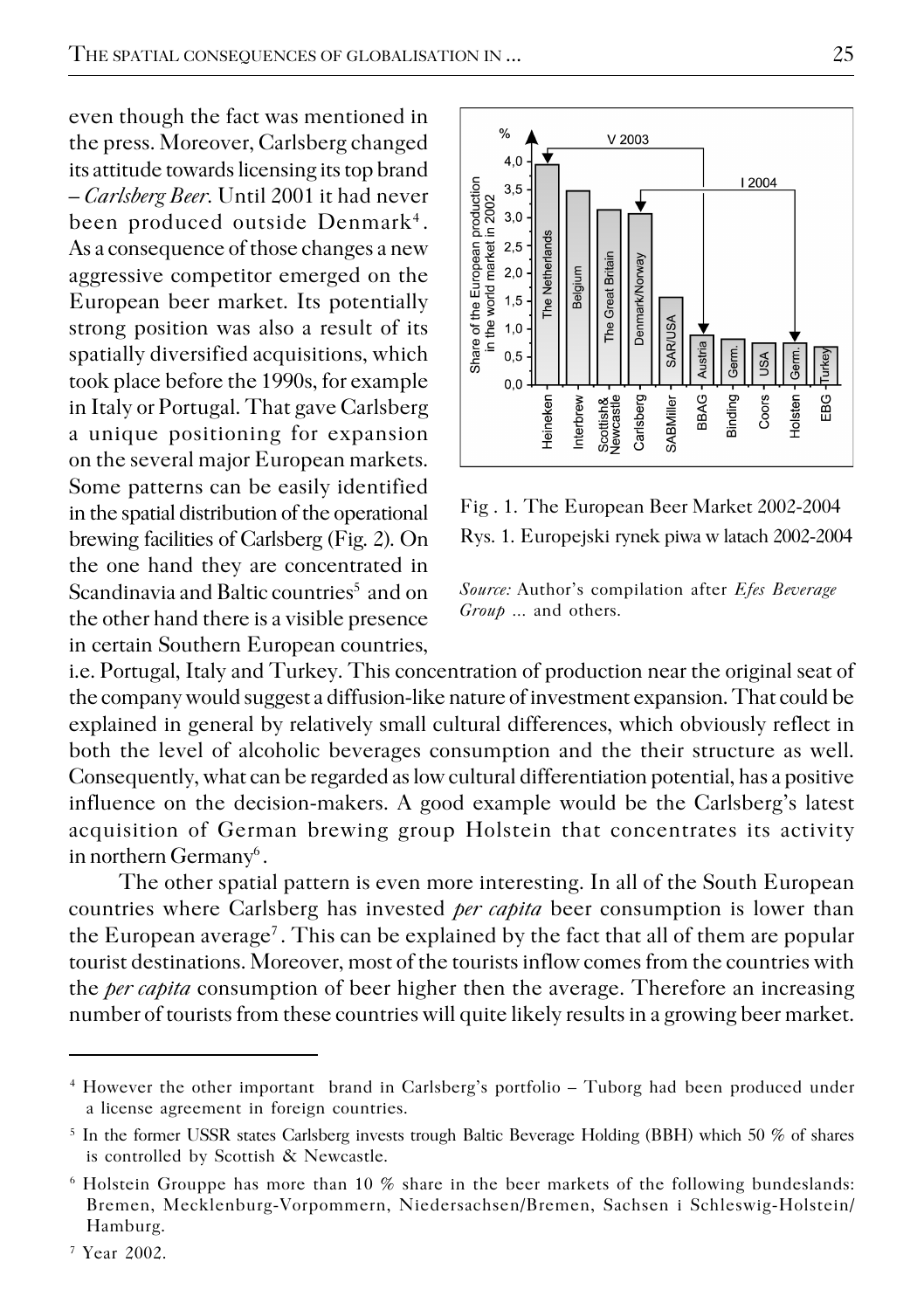

Fig. 2. Operational brewing facilities controlled by Carlsberg and Scottish & Newcastle in June 2003

Rys. 2. Funkcjonujące zakłady piwowarskie kontrolowane przez Carlsberga oraz Scottish & Newcastle w VI 2003 r.

*Source:* Author's compilation.

A comparison of operational brewing facilities owned by Scottish & Newcastle with Carlsberg brings some similarities. Nevertheless, cultural factors seem to play an even more important role (Fig. 2). International investments, except for the combined operations in the former USSR states together with Carlsberg group, are concentrated mostly in Belgium and France. What is more, the French facilities are solely located only in the northern part of the country where the brewing traditions were stronger and the level of consumption higher.

The Scottish & Newcastle's attempts to enter markets of Greece and Portugal are largely similar to those of Carlsberg, but the scale seems much smaller (Fig. 2). One dissimilarity would be the conspicuous lack of direct investments on the dynamically growing markets of Central Europe. All of these points shows that S&N's behaviour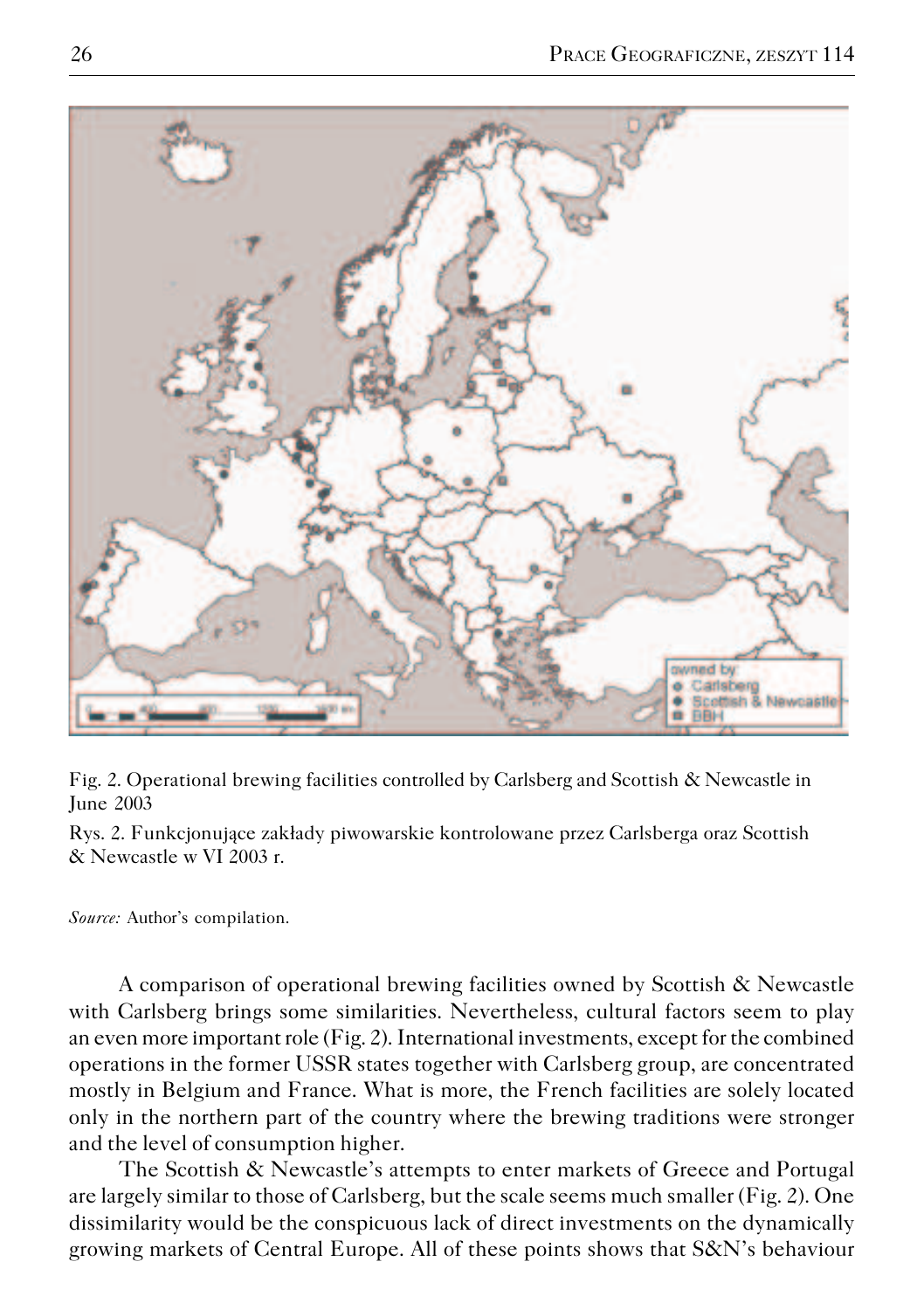

Fig . 3. Operational brewing facilities controlled by SABMiller in June 2003 Rys. 3. Funkcjonujące zakłady piwowarskie kontrolowane przez SABMiller w VI 2003 r.

*Source:* Author's compilation.

is much more conservative than the others'. The assumption can be confirmed entirely by the fact of entering Greece where Heineken company controls approx. 80 % of the market<sup>8</sup>(!). Scottish  $\&$  Newcastle seem then to feel comfortable on extremely competitive markets.

SABMiller is a unique player on the European market. Although, its share in the European market seems quite modest for the second largest brewing company in the world, it is necessary to remember that it started his European expansion literally from scratch. A good example illustrating the growing importance of Europe in the company's

<sup>8</sup> In March 2002 r. Scottish & Newcastle acquired 46,4 % of shares of a brewing company Mythos Zythopolia belonging to Greek group – J. Boutari Group & Son Holding S.A., which controled 46,4 % of the shares while the rest shares is held by Greek banks Alpha and Erva.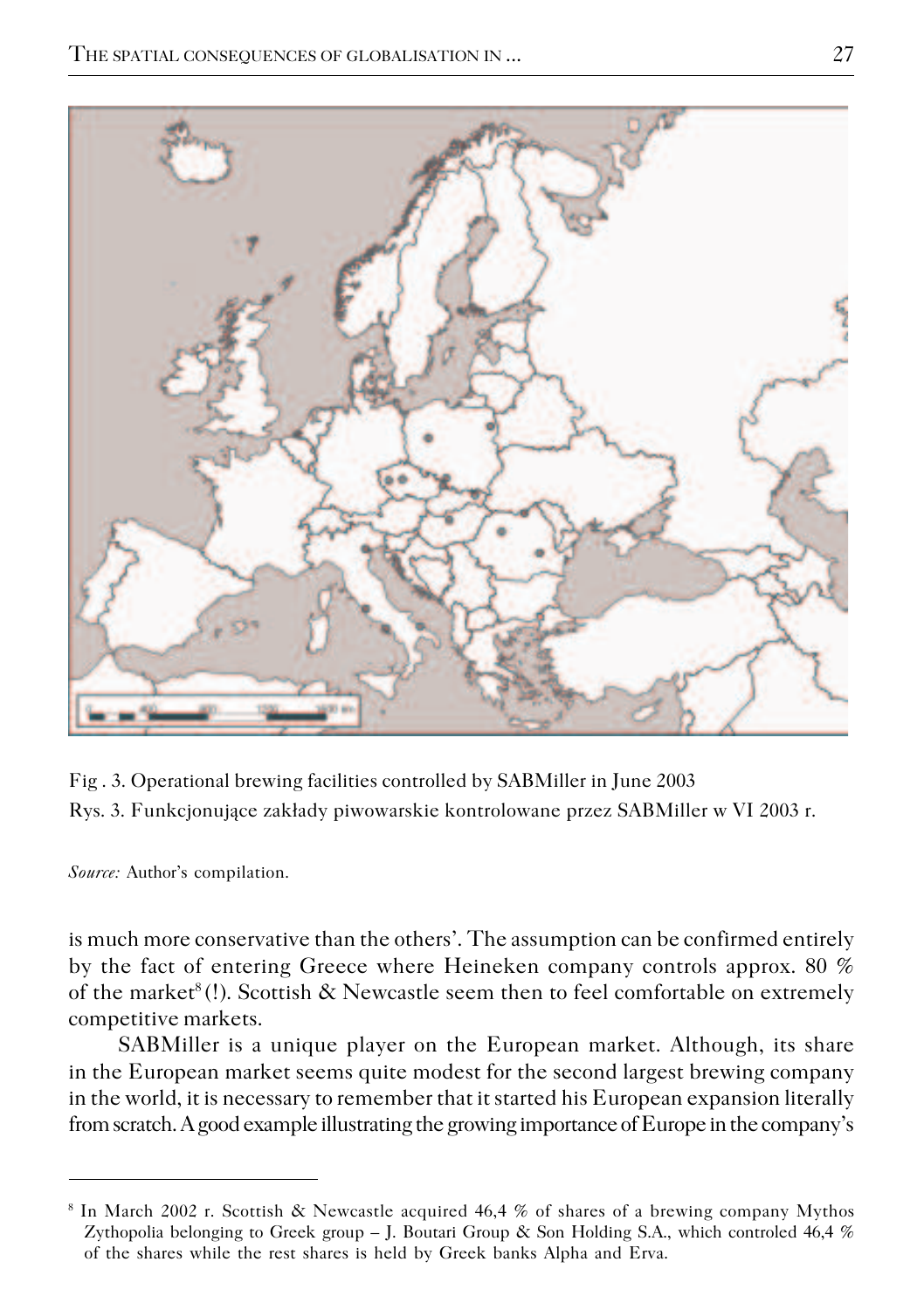

Fig. 4. Operational brewing facilities controlled by Heineken and BBAG/Brau Union in April 2003

Rys. 4. Funkcjonujące zakłady piwowarskie kontrolowane przez Heinekena oraz BBAG/Brau Union w IV 2003 r.

*Source:* Author's compilation.

policy and the continuous globalisation of its spatial expansion was the moving of SAB head office, prior to the merger with Miller Co., in 1999 from Johannesburg, South Africa, to London and entering London Stock Exchange the same year.

The spatial picture of company's operational brewing facilities has its significance. SABMiller is the only company, which has not entered directly on the Russian market focusing instead the Central and Southern European markets (Fig. 3). Considering the fact that in most cases Heineken is SABMiller biggest rival the latter's position seems quite week in the comparison to the other players. However, in the largest markets where SABMiller has direct presence i.e. Czech Republic, Italy, and Poland the company has the best selling brands (respectively, Gambrinus, Peroni and Tyskie).

Dutch Heineken has the longest pedigree of all the largest competitors in Europe. It also seems to be pursuing the most aggressive strategy. Immediately after entering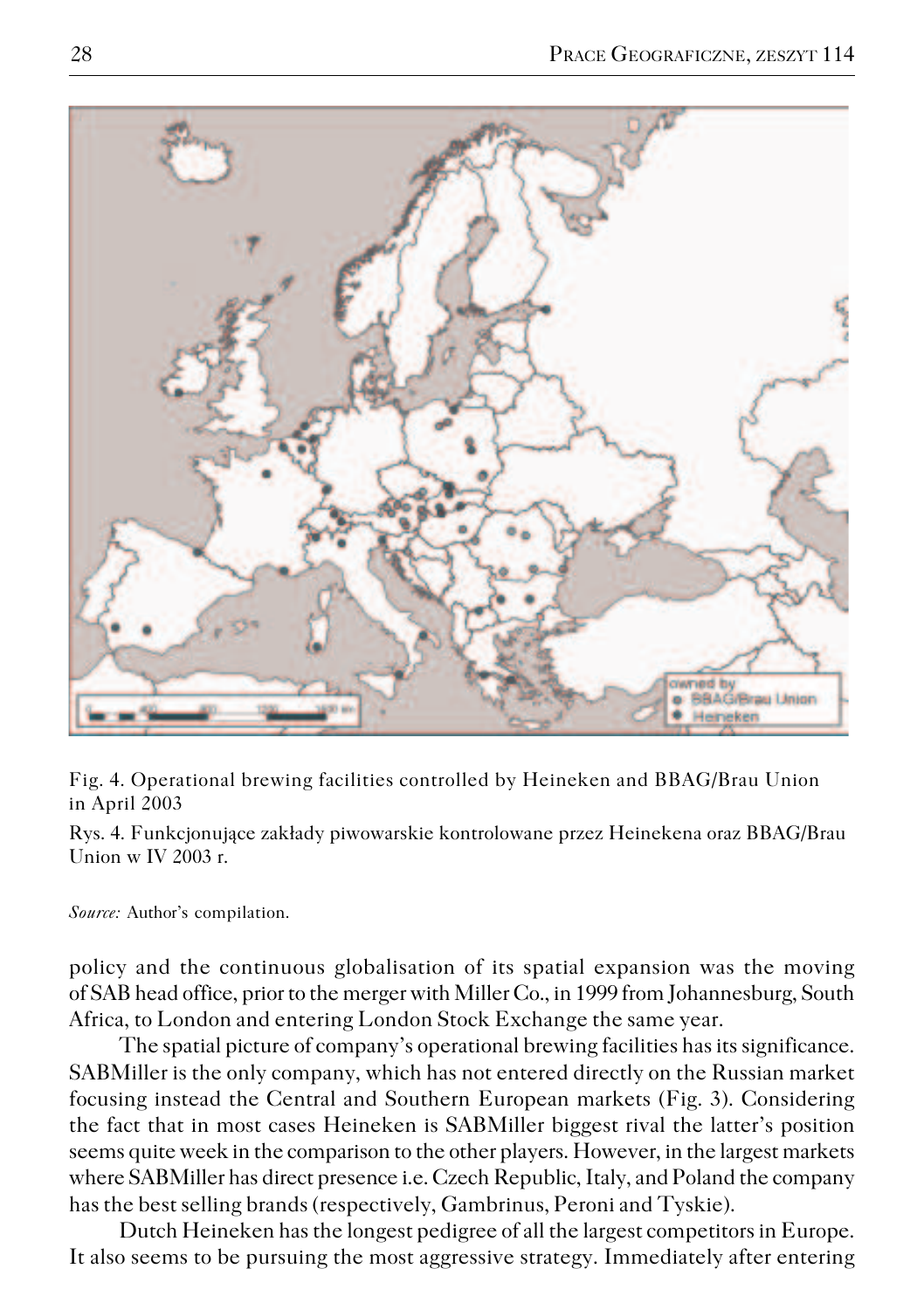directly a market Heineken starts production of its leading brand i.e. *Heineken Premium Lager*. Consequently, domestic brands gradually lose their market shares. This scenario is the shortest path to total uniformisation of the beer market in both regional and global scales as the result of making it possible to produce beers with identical sensoric features (*matrix beer*) in every part of the world.

Heineken's European brewing facilities are scattered throughout the continent. The one conspicuous exception, as far as direct investment is considered, is Germany – one of the biggest and most traditional European markets (Fig. 4). Moreover, the lack of investments in the Northern Europe and modest Central European operations are easy to see. However, in every Central European country where the company engaged directly Heineken has dominant position on the market (sic!). The company's regional policy could be dubbed a spatially selective concentration. There is another aspect where Heineken's status is also unique. The company is the only global player, which has risked direct investment on Russian market without a partner. All other players present on the market i.e. Interbrew Scottish & Newcastle and Carlsberg have sought to limit the risk factor by sharing it with other players, whether international (BBH = Scottish & Newcastle<sup>9</sup> + Carlsberg) or domestic (Sun Interbrew = Interbrew + Sun Group).

The Belgium brewer Interbrew was established in 1987, as the result of a merging between two domestic brewers – Artois and Piedbeouf. The company's brand strategy is quite extraordinary. Like no other brewing company Interbrew is taking over strong regional brewing companies throughout Europe and develops marketing strategies basing on the domestic brands acquired in the process<sup>10</sup>. The policy seems even more exotic because of the fact that Interbrew has a strong global brand that is *Stella Artois*. However, it has licensed *Stella Artois* production only on few markets i.e. Ukraine and Russia, and so far at a small scale.

The spatial pattern of Interbrew controlled producing plants resembles the shape of a boomerang, starting in Scotland and finishing at the foothills of the Ural Mountains (Fig. 5). The pattern however, is differentiated within itself. There is a clearly recognisable area of primary growth i.e. Benelux countries plus two adjacent countries, the UK and Germany, the largest two markets in Europe<sup>11</sup>. On the other hand the investments on the Central European markets which in general seems to be spatially cohesive, can at a lower level of granularity be broken down into two groups: Balkan countries together with Romania**,** and Russia with Ukraine (Fig. 5).

BBAG/Brau Union may be the smallest of the companies considered here, but its relatively high importance in Europe comes from its highly concentrated operating brewing facilities (Fig. 4). The cultural factors of the engagement in foreign countries in this distribution pattern are clearly visible again. The fact that its direct investments are limited only to countries at least partly belonging to the former Hapsburg

<sup>9</sup> Originally Carlsberg was sharing the risk related with BBH activities with Finnish brewing group Hartwall, which was acquired by Scottish & Newcastle.

<sup>10</sup> The strategy is well represented by the company's (slogan) motto: 'World's Local Brewer'.

<sup>&</sup>lt;sup>11</sup> Respectively 3rd and 7th largest beer markets in the world.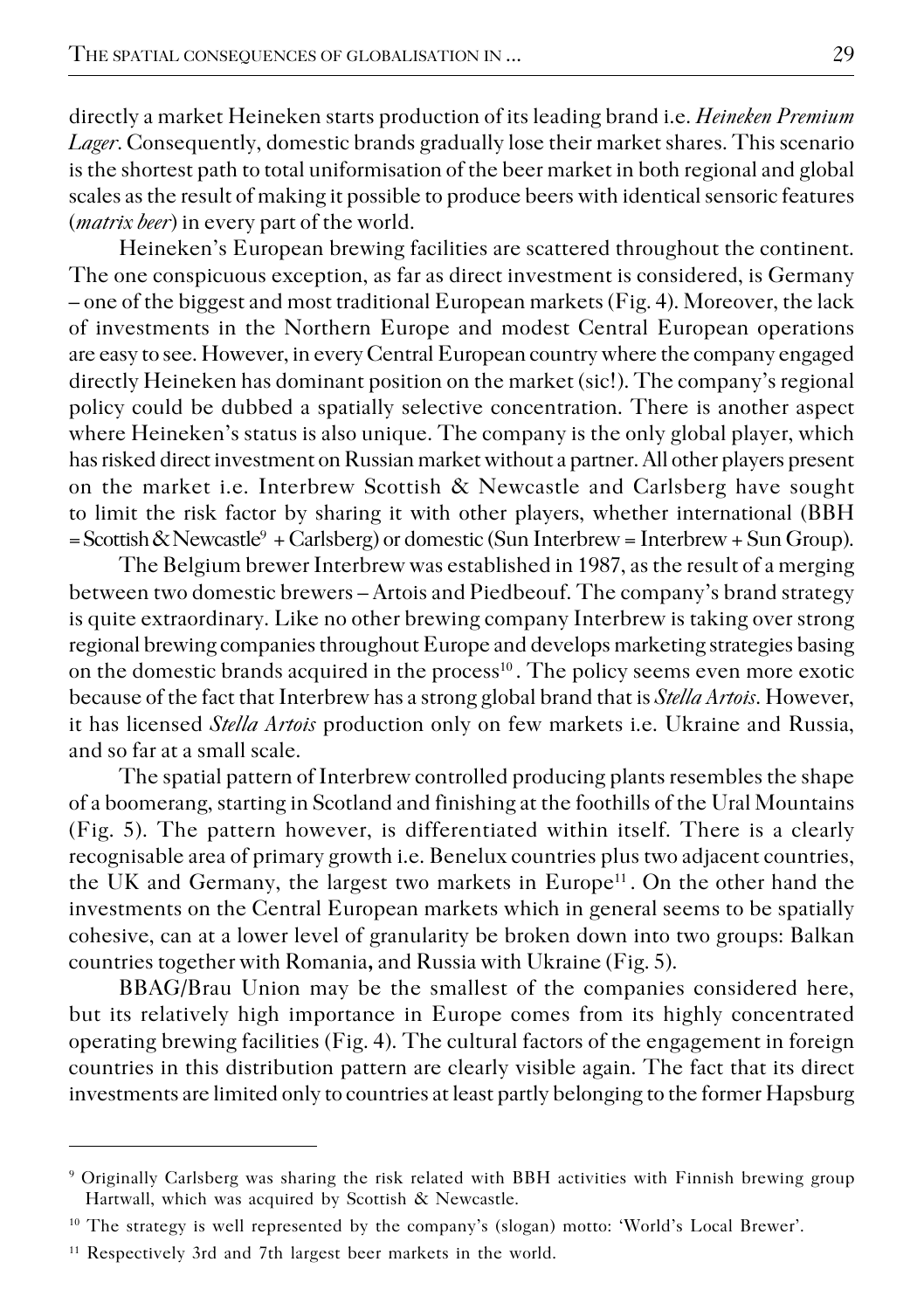

Fig. 5. Operational brewing facilities controlled by Interbrew in June 2003 Rys. 5. Funkcjonujące zakłady piwowarskie kontrolowane przez Interbrew w VI 2003 r.

*Source:* Author's compilation.

Empire is clearly more than just a coincidence. In May 2003 the company was acquired by Heineken for 1,9 billion and the two have embarked on a road to integration. The acquisition is improved the Heineken's position especially in Central Europe where it had no direct investment before 2003 (Fig. 4). As a result the Dutch brewer will consolidate spatially. Actually, if the peripheries of the European beer market i.e. the North European countries and the former Soviet states were not taken under consideration Heineken would have a direct and strong presence on practically every significant European beer market, with an exception of Germany. Depending on the future path of the company development this could be the beginning of a *pax heinekeni* on the European beer market.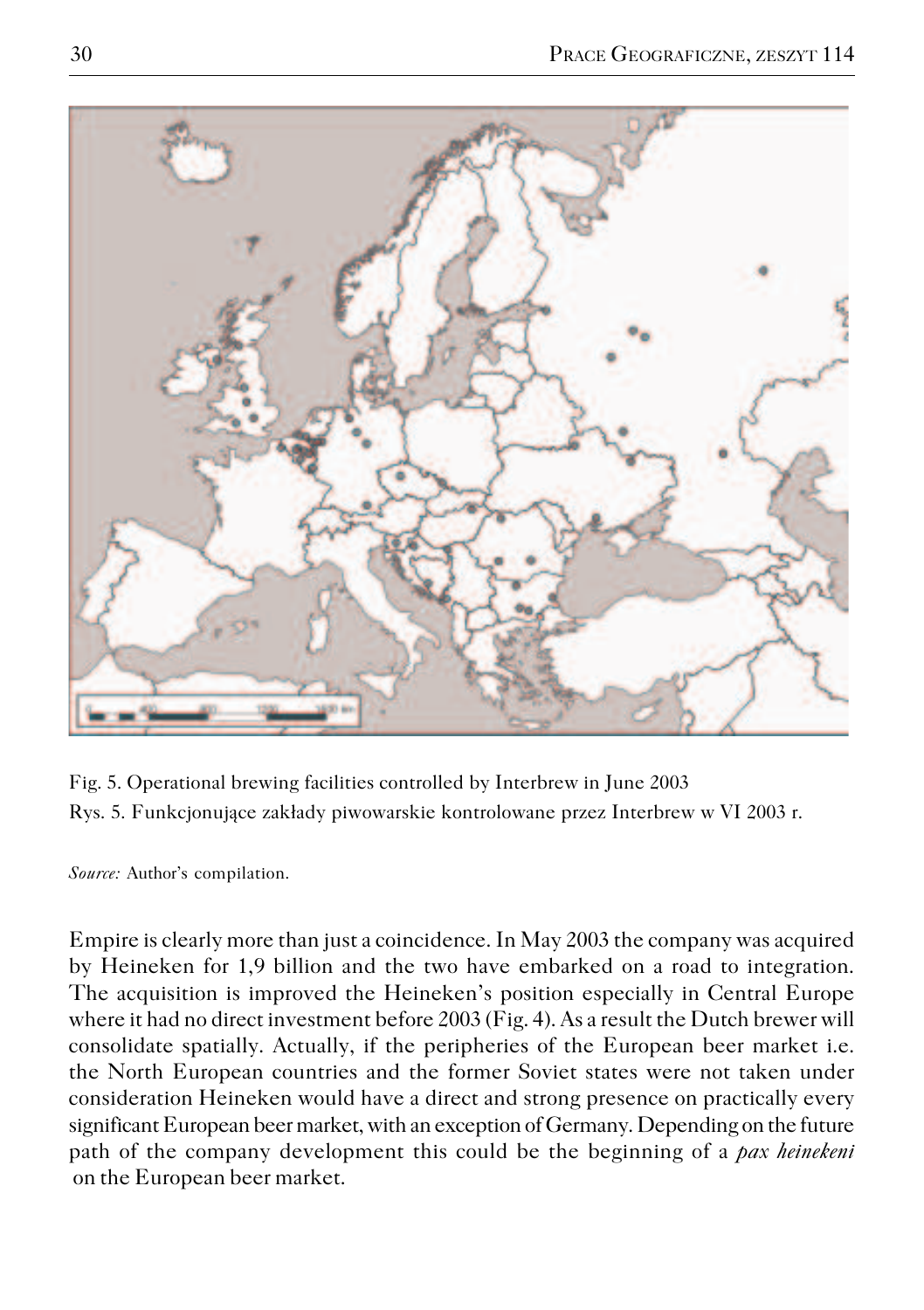### **2. Competition the European beer market**

As this research progressed I felt the need to investigate the level of competition on the European beer market. Two different procedures were implemented to achieve this, both using quite simple information data including the country of location (where?) and the name of the company directly engaged in the country (who?).

First a matrix of competition was drafted (Tab. 1). It clearly showed which companies would face the increasing competition as the effect of BBAG/Brau Union merger with Heineken and where will it happen. The brewers are SABMiller and Interbrew, both global players. The matrix shows, however, an even more important effect. At the moment there are two pairs of companies which are competing on a limited number of markets and so are therefore spatially most complementary i.e. SABMiller against Scottish & Newcastle and Scottish & Newcastle against Carlsberg (Tab. 1). That leads to a conclusion that even among the "Big Six" there are still opportunities for mergers. The second pair seems to fit a bit more then the first one mainly due to the joint undertaking in the former Soviet states (BBH) and cultural similarities, nevertheless the first scenario is also possible as the result of the capital controlled by SABMiller.

Another method was used for visualisation of the competition level within European countries (Fig. 6). The five brewing companies have been matched with the countries where they have operational brewing facilities. The sixth one – BBAG/Brau Union was included in Heineken. The scale of competition was based on the assumption that

|                  | Heineken                                                                         | S&N                                 | SABMiller                          | Interbrew                       | Calsberg |
|------------------|----------------------------------------------------------------------------------|-------------------------------------|------------------------------------|---------------------------------|----------|
| Heineken         | Χ                                                                                |                                     |                                    |                                 |          |
| S&N              | Belgium, France,<br>Greece, Ireland, Russia                                      | Χ                                   |                                    |                                 |          |
| <b>SABMiller</b> | <b>Czech Rep., Hungary, Italy,</b><br>Poland, Romania, Slovakia, Spain           | none                                | Χ                                  |                                 |          |
| Interbrew        | Bulgaria, Croatia, Czech Rep.,<br>Hungary, Romania, Slovenia,<br>The Netherlands | Belgium, Russia,<br>the UK, Ukraine | Czech Rep.,<br>Hungary,<br>Romania | χ                               |          |
| Calsberg         | Bulgaria, Italy, Poland,<br>Switzerland                                          | Portugal,<br>the UK                 | Italy, Poland                      | Bulgaria,<br>Ukraine.<br>Russia | Χ        |

Tab. 1. The major competitors on the European beer market in 2003

Tab. 1. Główni konkurenci na europejskim rynku piwa w 2003 r.

**Romania** the markets of new, direct competition between Heineken and its rivals after the acquisition of BBAG\Brau Union

**Romania** rynki nowej, bezpośredniej konkurencji mędzy Heinekenem a pozostałymi graczami

*Source:* Author's compilation after press.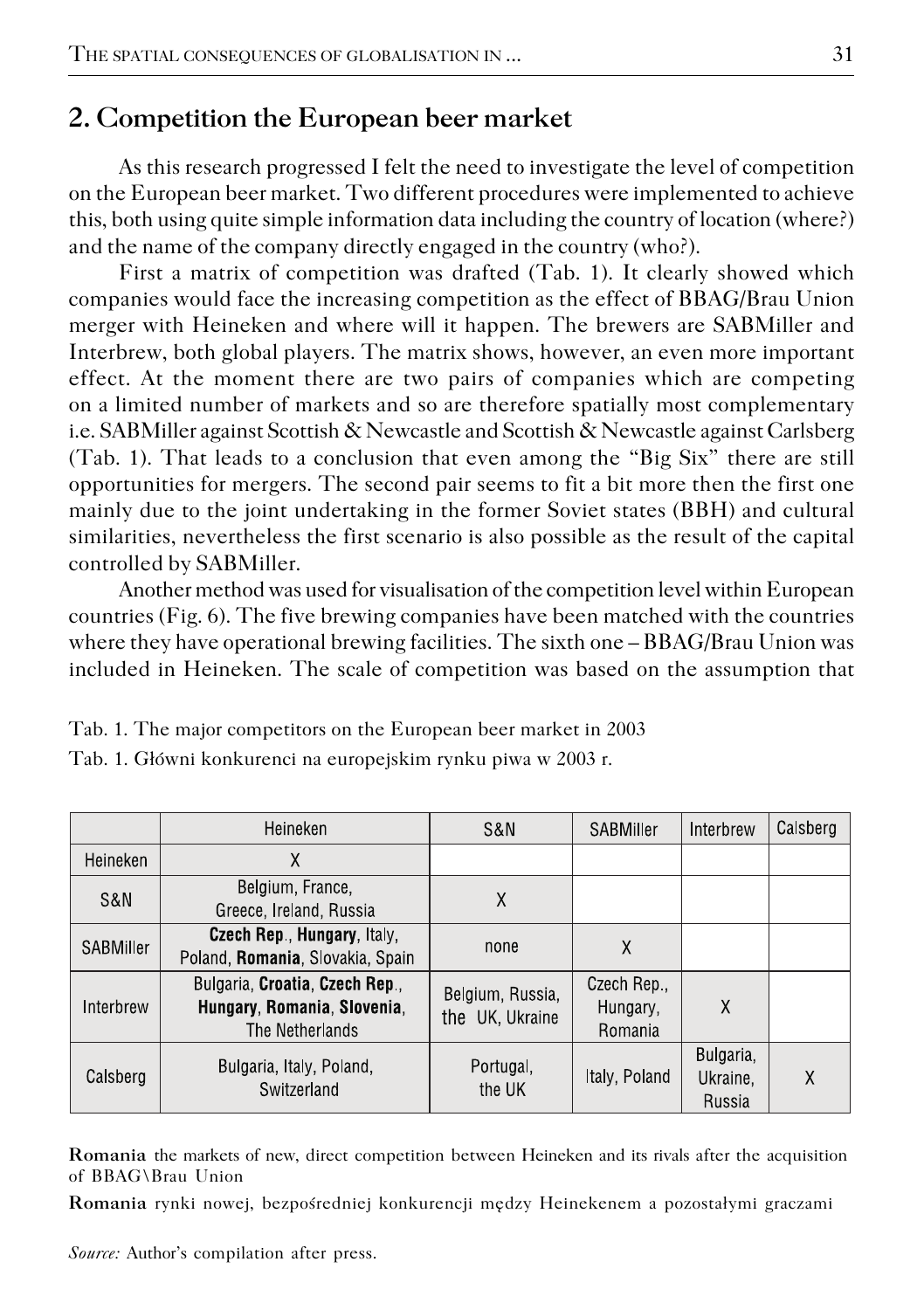

Fig. 6. The level of competition on the European beer market in 2003 Rys. 6. Poziom konkurencji na europejskim rynku piwa w 2003 r.

*Source:* Author's compilation after Tab. 2.

Tab. 2. The construction of the competition level scale

Tab. 2. Konstrukcja skali poziomu konkurencji

| the level      | number of global |  |  |
|----------------|------------------|--|--|
| of competition | scale players    |  |  |
| high           | 3-4              |  |  |
| moderate       |                  |  |  |
| low            |                  |  |  |
| very low       |                  |  |  |

*Source:* Author's compilation.

the presence of minimum three global players correspond to the high level, whereas the lack of any of global competitors to very low level (Tab. 2). The examples from the markets of Italy or Poland where three global players compete between themselves confirm the assumption. In the contrast, the absence of any global brewing companies on a domestic market is a visible sign for a very low level of competition. That assumption excludes however, the local competition and could consequently be the potential source of the largest error margin in the whole procedure. In fact local brewing groups garner just a few percent of the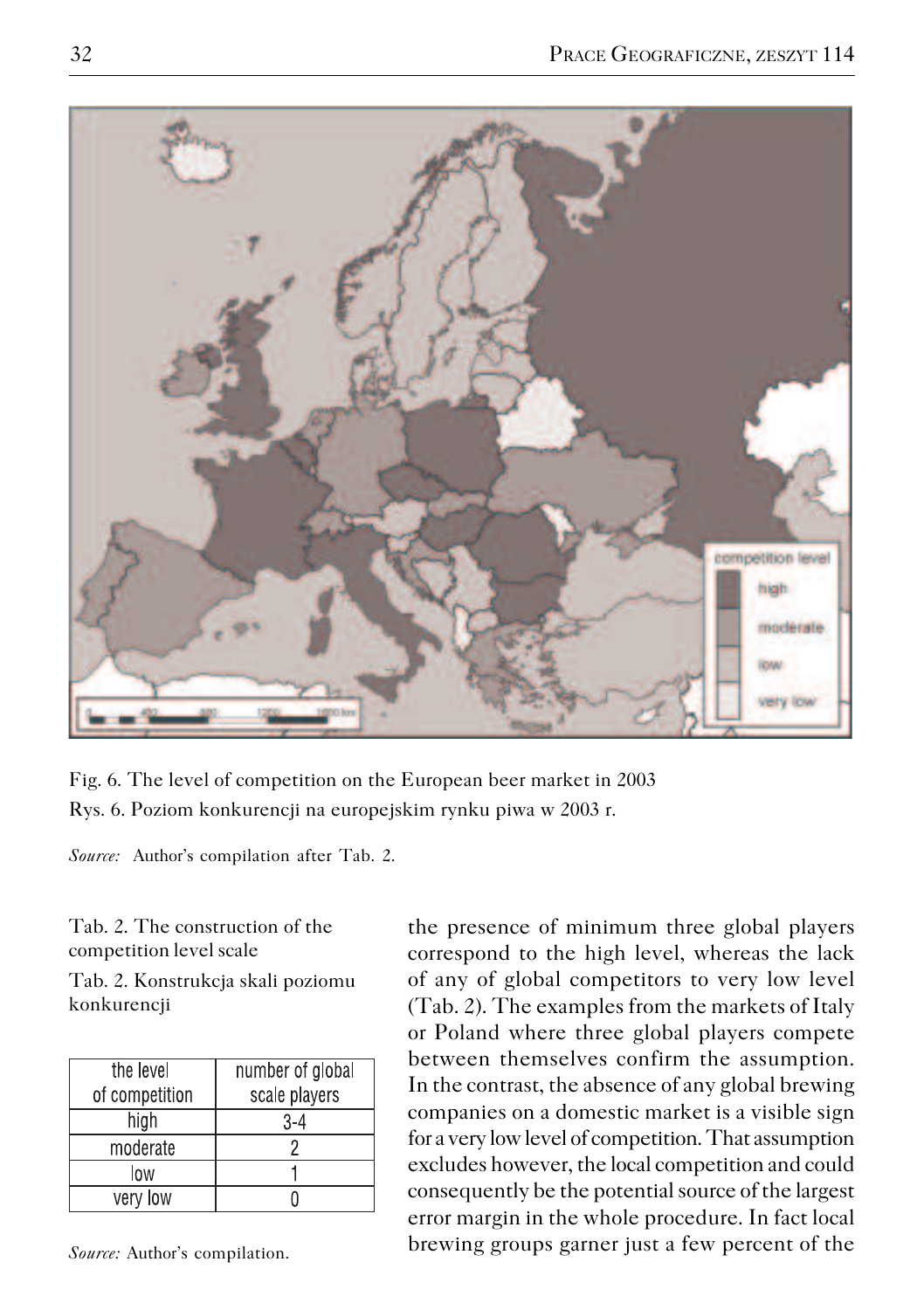domestic market share except for Spain (Damm group) and Germany, and so can be omitted at this scale of analysis.

The image emerging at this scale is quite remarkable. There are three clearly different areas with the countries enjoying a high level of competition. The first area is quite obvious and includes are the stable and mature Western European markets. What is interesting though is how well they correspond to the well known European "banana" region (Fig. 6). The second area can be identified in Central Europe spanning Poland and Bulgaria separated from the territorially largest Eastern European market including Russia by a buffer band of low competition countries (Fig. 6).

### **3. Conclusions**

The spatial behaviour of the global players on the European beer market tends to show some significant features. The factor of cultural resemblance between the country of the origin of the company and the market were the direct investments is introduced seem to be of the greatest importance. The most obvious examples are Carlsberg, Scottish & Newcastle, BBAG/Brau Union and at a much smaller scale Interbrew. The explanation for these could be the following. The decision makers are trying to minimise the level of risk inherent in any foreign direct investment by restricting the area of potential locations to the countries which beer consumption level and/or alcoholic beverages consumption structure is similar to the of the company's country. Moreover, in the cases of larger differences in the features mentioned above the cultural similarity may provide the opportunities for the desired changes in the structure of the consumption. The example illustrating this proposition is growing Carlsberg presence in the Baltic countries.

Another interesting regularity is the surprisingly high level of interest the global players take in the South European markets. Presumably, this is underlined by the optimistic forecast of increasing tourism in the region. Visitors to the region come mainly from the countries with the high *per capita* beer consumption, thus constituting an endogenous factor of a potential local consumption growth. Consequently, the whole region is becoming more and more appealing for the global investors (Fig. 6.). According to the author the process could be further intensified as the opportunities are created by strong domestic brewing groups, such as in Spain.

The continental−wide analysis of the operational brewing facilities can be concluded by noting the high level of the complementaries of certain major players. That spatial complementarities may be a strong push factor for the companies to consider merging scenarios. This would accommodate the author's hypothesis on future merger opportunities some of the five largest European players (Fig. 1.).

#### **References:**

Cosh A., Guest P., 2001, *Merger Policy in the UK: The Case of the Interbrew – Bass Acquisition*. University of Cambridge, The Judge Institute of Management Studies.

*Efes Brewing Group Analyst Meeting−October 2003*.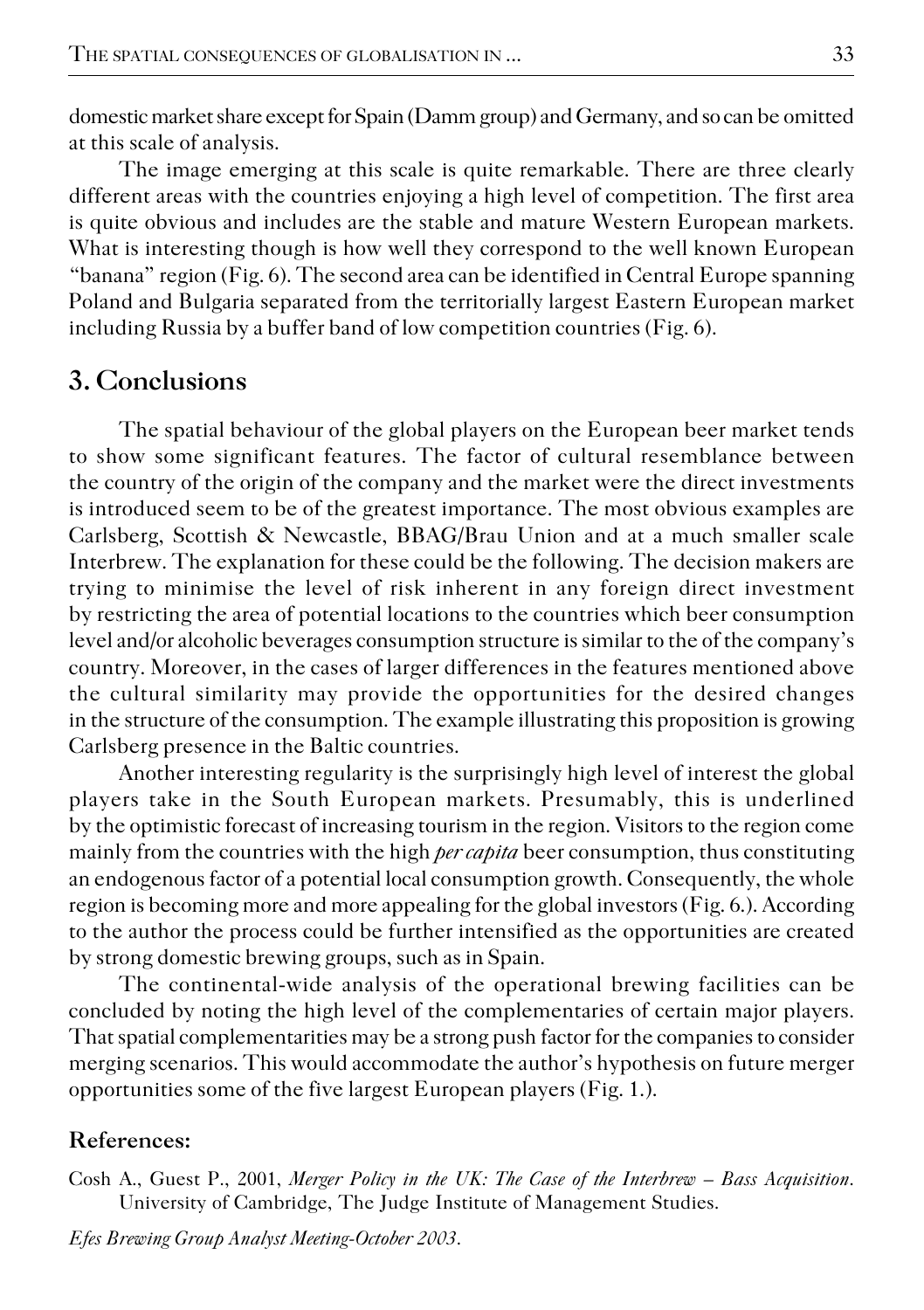| Lopes T., S., 2003, Diversification Strategies in the Global Drinks Industry. Said Business School - |  |  |  |
|------------------------------------------------------------------------------------------------------|--|--|--|
| University of Oxford.                                                                                |  |  |  |

*Rynki Alkoholowe* years 1998−2003.

Data: *Euromonitor International* after Rynki Alkoholowe.

Annual reports of the following companies: Interbrew, EBG, SABMiller, The Coors.

Internet resources:

http://www.beerme.com/

http://www.heinekeninternational.com/

http://www.sabmiller.com/

http://www.interbrew.com/index2b.html

http://www.carlsberg.com

http://www.bbag.com/bbag/home.nsf/framesets/Home

http://www.scottish−newcastle.com/

http://www.efesbev.com/anasayfa.htm

http://www.brewersofeurope.org

# **Przestrzenne konsekwencje globalizacji w przemyśle piwowarskim Europy**

#### **Streszczenie**

Procesy transformacji zachodzące współcześnie w przemyśle piwowarskim Europy stanowią jeden z najwyraźniejszych w przemyśle przetwórczym przykładów dostosowywania się całej branży do nasilających się procesów globalizacji. Koncerny piwowarskie już od lat 60 poszerzały swój stan posiadania w różnych państwach europejskich. W latach 80 wraz z postępującym kryzysem gospodarczym największe przedsiębiorstwa próbowały dywersyfikować strukturę swojej produkcji poprzez przejęcia firm z branży alkoholowej oraz innych branż, praktycznie nie związanych z główną działalnością takich jak np. hotelarstwo. Od połowy lat 90 rozpoczyna się w europejskim piwowarstwie seria przejęć całych grup piwowarskich, nie mającą swojego odpowiednika w całej historii tej branży. Dopiero ten okres charakteryzujący się nie tylko szerszym w sensie przestrzennym polem działania koncernów, ale także rosnącym stopniem uniformizacji funkcjonowania podmiotów, wypada uznać za początek właściwej fazy globalizacji.

Zachowania globalnych graczy na europejskim rynku piwa wykazują pewne charakterystyczne cechy przestrzenne. Kluczowym dla obrazu rozmieszczenia zakładów produkcyjnych wydaje się czynnik kulturowy. Polega on na koncentracji inwestycji w krajach, pod względem kulturowym są zblizone do kraju macierzystego korporacji piwowarskiej. Można domniemywać, że jest to wynikiem minimalizowania stopnia